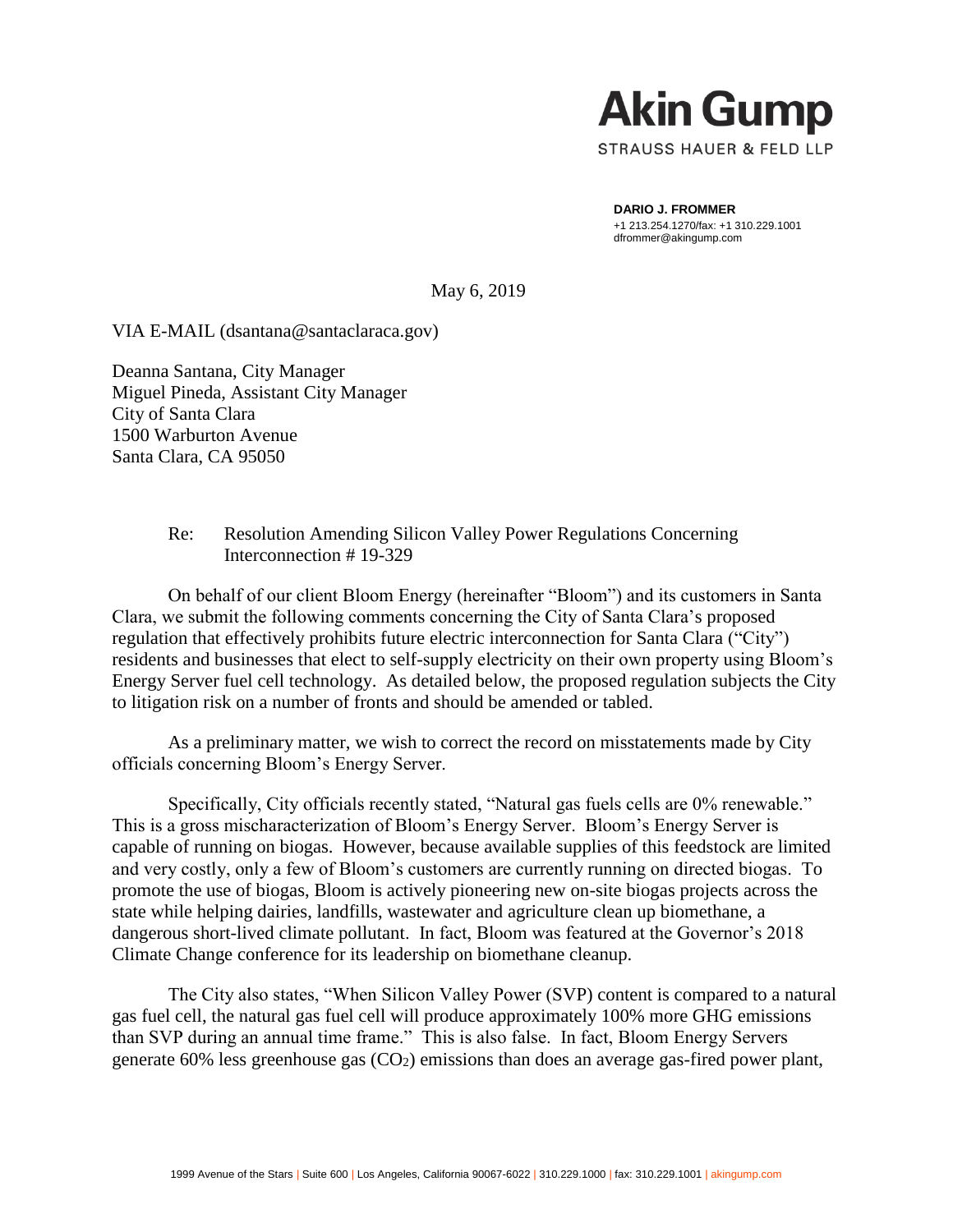

emissions reductions that have measured and reported by the State<sup>1</sup> Bloom Energy Servers are certified as meeting the emissions standards adopted by the State Air Resources Board's ("ARB") distributed generation certification program requirements under Section 94203 of Title 17 of the California Code of Regulations.<sup>2</sup> The Bloom Energy Servers are the cleanest way of converting gas to electricity because they generate energy through an electrochemical conversion that avoids combustion and therefore avoids the release of nitrogen oxides and sulfur oxides into the atmosphere. In stark contrast, Silicon Valley Power has three aging fossil gas-fired power plants that supply a whopping 64 percent of the electricity sold to customers. Each day, these plants spew tons of  $NO_x$ ,  $SO_x$  and other pollutants into to the air at levels which are harmful to public health and lead to increased asthma rates in children.

As the two charts on the following pages demonstrate, Bloom Energy Servers displace this dirty SVP power.

<sup>1</sup>*See* 

*<sup>&</sup>lt;*http://www.cpuc.ca.gov/uploadedFiles/CPUC\_Public\_Website/Content/Utilities\_and\_Industries/Energy/Energy\_P rograms/Demand\_Side\_Management/Customer\_Gen\_and\_Storage/2016-2017\_Self-Generation Incentive Program Impact Evaluation.pdf>.

<sup>2</sup> *See* <https://www.arb.ca.gov/energy/dg/eo/dg044.pdf?\_ga=2.184991465.1150545999.1556926018- 1814429597.1371502238>.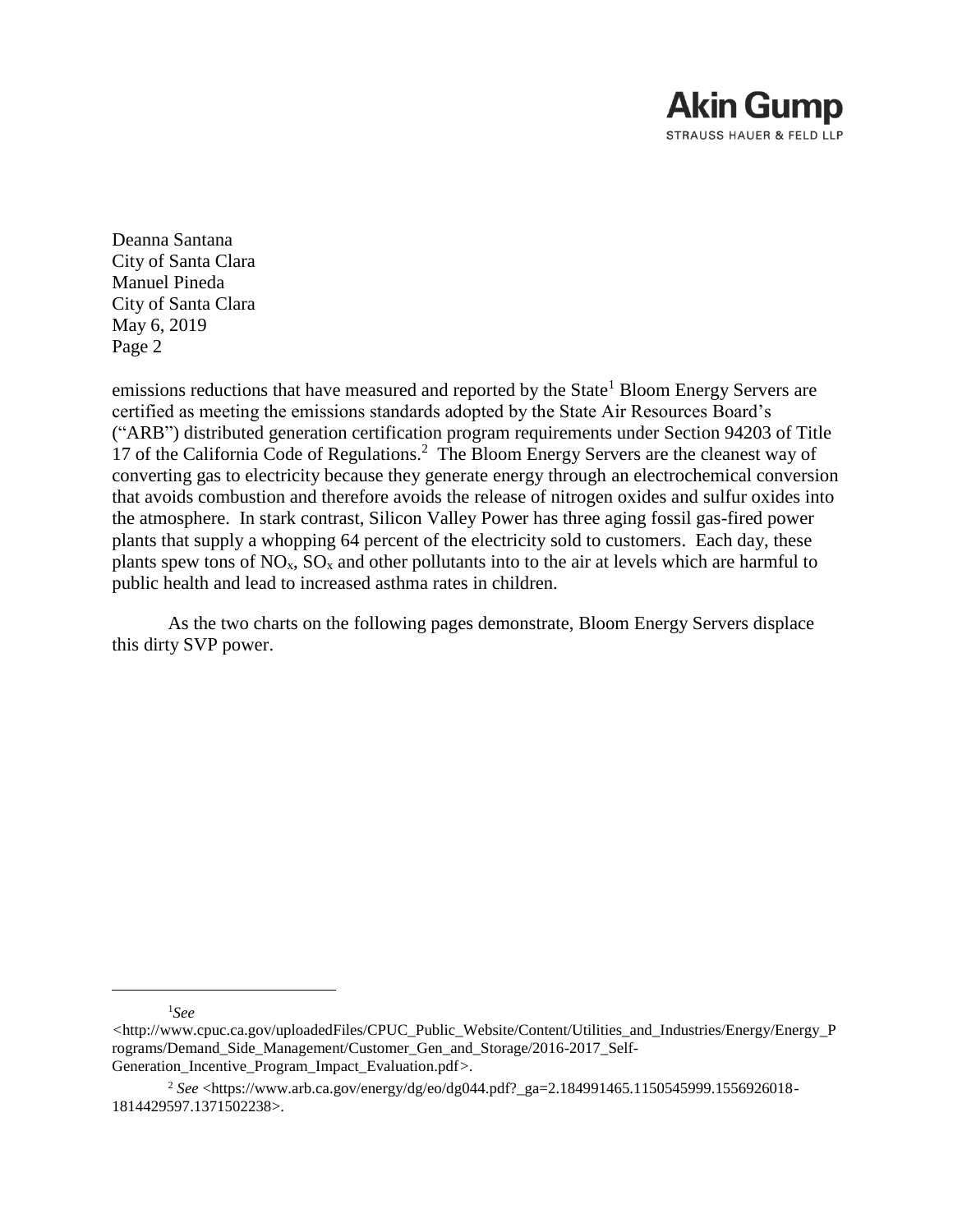

|              | <b>CO</b>                                                 | <b>NO<sub>x</sub></b> | <b>SO<sub>x</sub></b> | Net Generation <sup>2</sup> | <b>CO</b> | <b>NO<sub>x</sub></b> | <b>SO<sub>x</sub></b> |
|--------------|-----------------------------------------------------------|-----------------------|-----------------------|-----------------------------|-----------|-----------------------|-----------------------|
| <b>YEAR</b>  | tons                                                      | tons                  | tons                  | <b>MWh</b>                  | lbs/MWh   | lbs/MWh               | lbs/MWh               |
| 2017         | 17.33                                                     | 17.23                 | 1.87                  | 642,620                     | 0.054     | 0.054                 | 0.006                 |
| 2016         | 20.92                                                     | 20.83                 | 2.26                  | 934,537                     | 0.045     | 0.045                 | 0.005                 |
| <b>AVG</b>   | 19.13                                                     | 19.03                 | 2.06                  | 788,579                     | 0.049     | 0.049                 | 0.005                 |
|              | <b>Bloom Energy Emission Factors<sup>3</sup></b><br>0.034 | 0.0017                | <b>Neg</b>            |                             |           |                       |                       |
| % Difference |                                                           |                       |                       |                             |           | $-97%$                | $-100%$               |

#### **Table 1. Criteria Pollutant Emission Factor Comparison with Donald Von Raesfeld Power Plant**

Notes:

1 Criteria emissions data queried from the California Air Resources Board at: https://www.arb.ca.gov/app/emsinv/facinfo/facinfo.php. Accessed: May 2019.

2 Net generation data queried from the U.S. Energy Information Administration at: https://www.eia.gov/electricity/data/browser/. Accessed: May 2019.

3 Bloomenergy® Energy Server emission factors obtained from: https://bloomenergy.com/datasheets/energy-server-es5-300kw. Accessed: May 2019.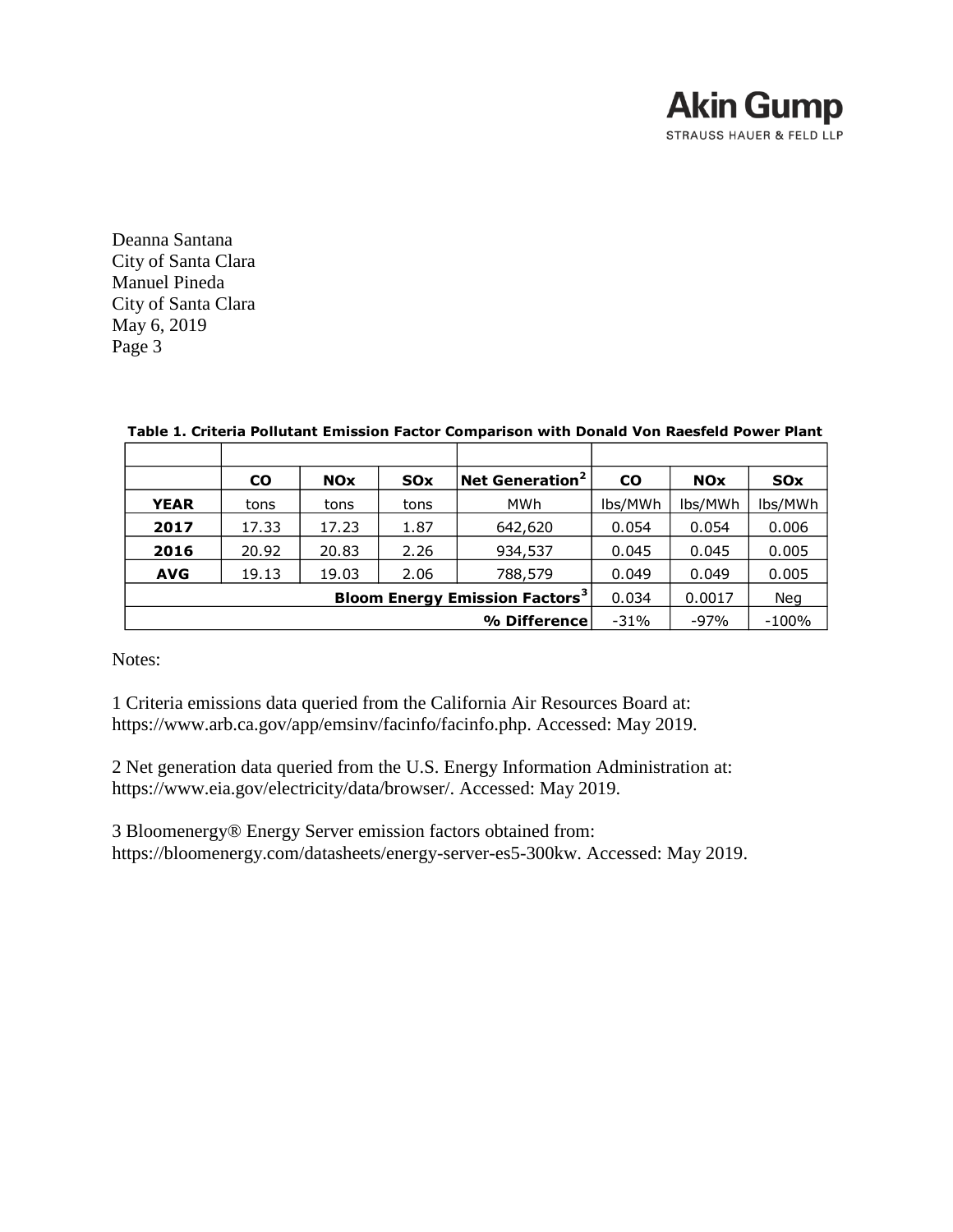

|             | Reported Emissions <sup>1</sup>                 | Net Generation <sup>2</sup> | <b>Emission Factors</b> |  |  |  |
|-------------|-------------------------------------------------|-----------------------------|-------------------------|--|--|--|
| <b>YEAR</b> | MT CO <sub>2</sub> e                            | <b>MWh</b>                  | lbs/MWh                 |  |  |  |
| 2017        | 278,898                                         | 642,620                     | 957                     |  |  |  |
| 2016        | 400,837                                         | 934,537                     | 946                     |  |  |  |
| <b>AVG</b>  | 339,867                                         | 788,579                     | 950                     |  |  |  |
|             | <b>Bloom Energy Emission Factor<sup>3</sup></b> | 756                         |                         |  |  |  |
|             |                                                 | % Difference                | $-20%$                  |  |  |  |

### **Table 2. GHG Emission Factor Comparison with Donald Von Raesfeld Power Plant**

Notes:

1 GHG emissions data queried from the California Air Resources Board at: https://ww2.arb.ca.gov/mrr-data. Accessed: May 2019.

2 Net generation data queried from the U.S. Energy Information Administration at: https://www.eia.gov/electricity/data/browser/. Accessed: May 2019.

3 Bloomenergy® Energy Server emission factors obtained from: https://bloomenergy.com/datasheets/energy-server-es5-300kw. Accessed: May 2019. Showing average of reported range.

Today, the Bloom Energy Server is the only "always on" baseload power solution available that can offer lower carbon emissions than can the grid, without emitting criteria air pollutants.

# **A. Bloom Energy has a Viable Antitrust Claim Against the City of Santa Clara because the City's Conduct Violates Section 2 of the Sherman Act.**

a. The City's anticompetitive conduct violates section 2 of the Sherman Act.

The City's conduct in enacting a de facto ban against Bloom's Energy Servers constitutes illegal monopolization and attempted monopolization under Section 2 of the Sherman Act.<sup>3</sup>

<sup>3</sup> 15 U.S.C.A. § 2.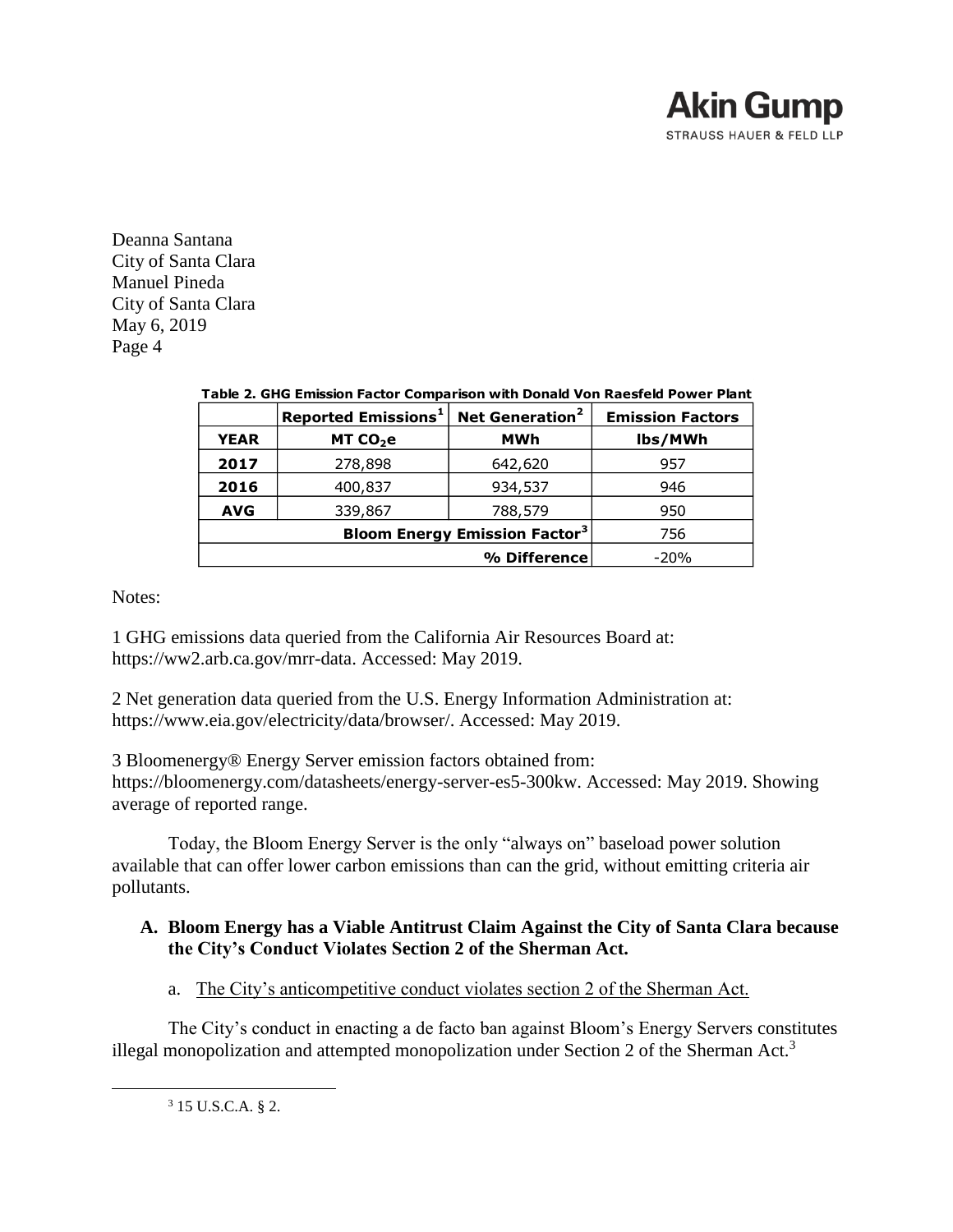Deanna Santana City of Santa Clara Manuel Pineda City of Santa Clara May 6, 2019 Page 5

 $\overline{a}$ 

Should the City adopt the proposed regulation, Bloom will have no choice but to seek relief under the antitrust laws. Bloom can establish all elements of monopolization and attempted monopolization, and the City has no viable defense to these claims, as briefly detailed here.

### i. *The relevant market*

The relevant product market that the City has monopolized, or is attempting to monopolize, is the provision of electric power to end-use residential, governmental, and business consumers. 4 Where a functioning and healthy electric power market exists, competitors supply power to consumers through various sources, such as through the outright sale of power, or by the lease or sale of distributed systems. Bloom is one such competitor, with its Energy Server technology providing consumers the ability to generate their own electricity on their own property. Bloom's Energy Servers thus reduce consumers' need to buy power exclusively from SVP.

### ii. *Antitrust injury to competition*

The "'injured party [must] be a participant in the same market as the alleged malefactors."<sup>5</sup> Bloom offers Energy Servers that provide reliable, resilient, clean and affordable electricity to customers. Bloom's customers therefore have a decreased demand for SVP's electricity, because Bloom's customers are producing their own electricity on their own property. Bloom is competing with SVP and depriving it of business.

### iii. *Anticompetitive conduct by the City*

Anticompetitive conduct can be shown through exclusionary or restrictive conduct, especially when such conduct forgoes short-term profits.<sup>6</sup> SVP's conduct proves it is willing to forego short-term profits to achieve an anticompetitive end. In the short-term, it will lose some profits by cutting off self-generators who choose to continue producing their own electricity with

<sup>4</sup> *Newcal Indus., Inc. v. Ikon Office Solution,* 513 F.3d 1038, 1044 (9th Cir. 2008) (enumerating requirements for the "relevant market").

<sup>5</sup> *Glen Holly Entm't, Inc. v. Tektronix Inc*., 343 F.3d 1000, 1008 (9th Cir. 2003) (quoting *Am. Ad Mgmt, Inc. v. Gen. Telephone Co. of Cal*., 190 F.3d 1051, 1054 (9th Cir. 1999).

<sup>6</sup> *Aspen Skiing Co. v. Aspen Highlands Skiing Corp.*, 472 U.S. 585, 595 (1985).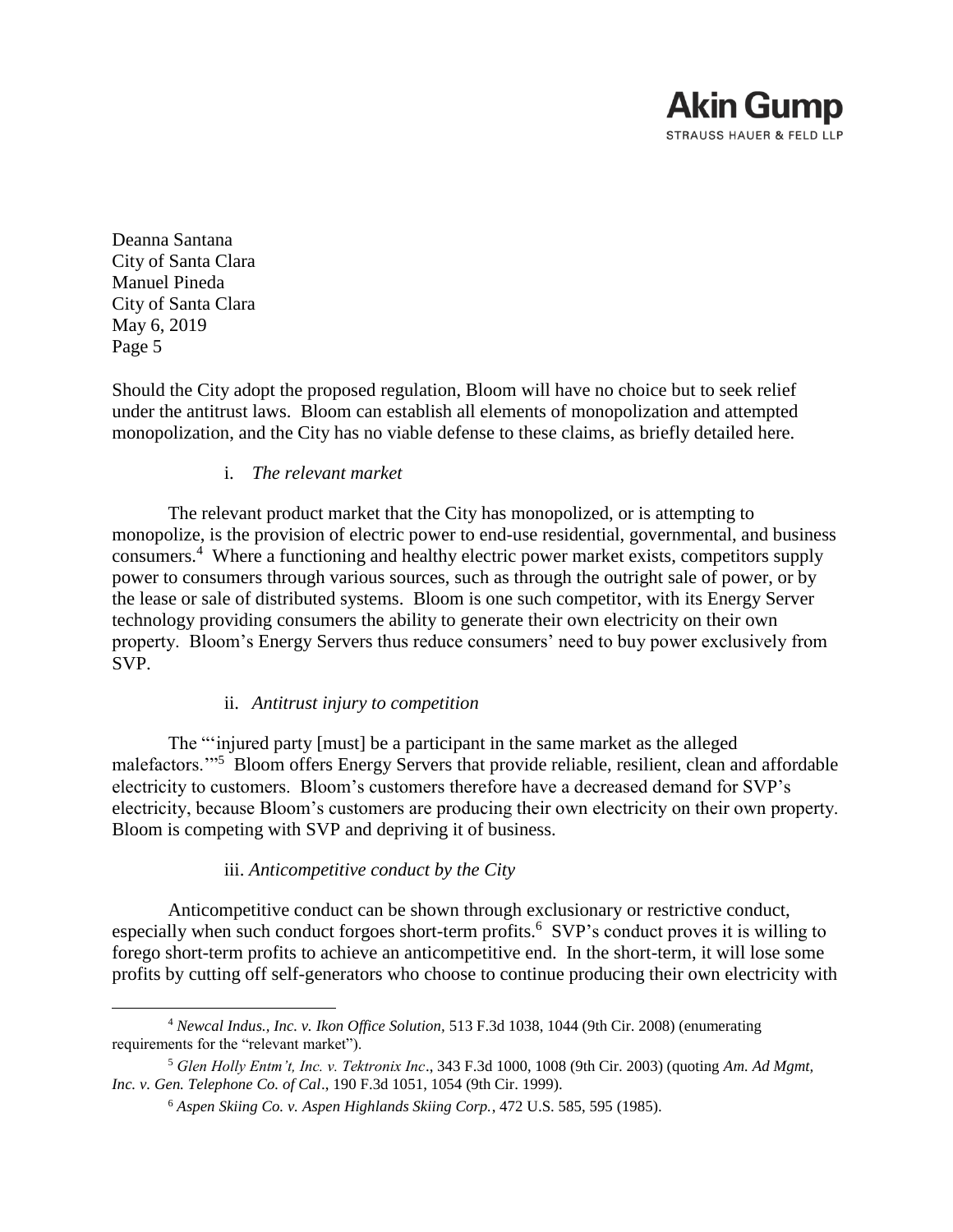

fuel cells such as Bloom's. However, in the long-term, SVP will exclude and restrict competition by preventing customers in its service area from installing self-generation fuel cells by denying them access to SVP's power grid. Many potential self-generation customers, including those using or considering using Bloom products, will be dissuaded from doing so when faced with choosing only SVP-sourced power or only fuel cell-produced power.

#### b. Any potential "Parker" defense will be futile.

Undoubtedly, the City will raise a Parker immunity defense.<sup>7</sup> Under Parker immunity, or the state action doctrine, a state government's conduct is exempted from liability under federal antitrust laws. However, such a defense here will be futile.

Political subdivisions of a state, including municipalities such as SVP, cannot assert state action immunity unless they meet the "clear articulation" prong of *California Retail Liquor*  Dealers Association v. Midcal Aluminum, Inc., 445 U.S. 97, 105 (1980).<sup>8</sup> To pass the clear articulation test and therefore establish a viable state action immunity defense, a party's anticompetitive conduct must be a foreseeable and logically expected result of a state policy to displace competition that is (1) clearly articulated, (2) affirmatively expressed, and (3) made by the state itself.<sup>9</sup> In determining whether the anticompetitive conduct was foreseeable, courts consider whether the suppression of competition was an inherent, logical, or ordinary result of the state policy, and if the state "clearly articulated and affirmatively expressed . . . [a] policy to displace competition."<sup>10</sup>

Here, no such state policy to displace competition exists, and therefore any attempts by SVP to assert a state action immunity defense will fail. On the contrary, as detailed below, there is a robust state policy regarding self-generation that actually promotes competition between established utilities and private self-generators. The state codified its public policy promoting competition by stating, "it is desirable and necessary to encourage private energy producers to

<sup>7</sup> *Parker v. Brown*, 317 U.S. 341 (1943).

<sup>8</sup> *City of Lafayette v. Louisiana Power & Light Co*., 435 U.S. 389, 410 (1977).

<sup>9</sup> *Town of Hallie v. City of Eau Claire*, 471 U.S. 34, 43 (1985).

<sup>10</sup> *F.T.C. v. Phoebe Putney Health Sys.*, 568 U.S. 216, 226 (2013).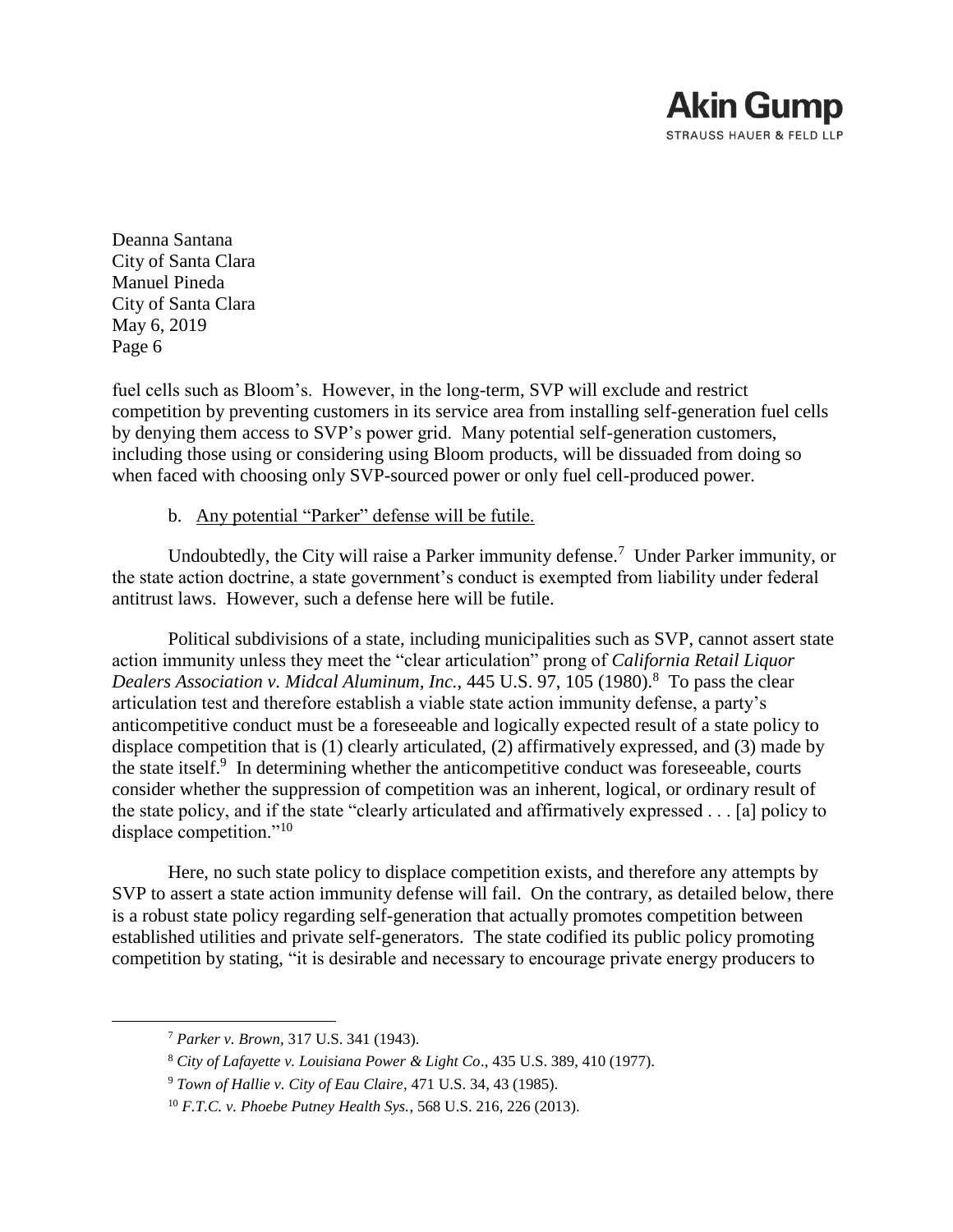Deanna Santana City of Santa Clara Manuel Pineda City of Santa Clara May 6, 2019 Page 7

competitively develop independent sources of natural gas and electric energy."<sup>11</sup> With no viable state action immunity defense, Bloom will prevail on its Section 2 Sherman Act claims against the City.

## **B. The Proposed Regulation is a De Facto Ban on Bloom's Energy Server Technology.**

The proposed regulation amends the *Silicon Valley Power Rules and Regulations* to allow only "generating facilities that qualify as renewable electric generation facilities" to be connected to the distribution grid as Parallel Generation. The amendment requires that all customers seeking to operate in parallel provide proof of an "eligible certification that the facility is a qualifying renewable generation facility" from the California Energy Commission ("CEC"), unless that customer is installing a solar photovoltaic system. Such certification must be completed through the online application process on the CEC's website and must be supplemented by an annual attestation demonstrating continued compliance with the CEC's renewable certification status.

SVP's requirement that Bloom customers acquire such renewable certification for interconnection serves as a de facto ban on Bloom's technology, as it makes Bloom Energy Servers an infeasible choice for the majority of potential customers. There are two reasons this is true. First, the great majority of Bloom's customers need to interconnect to the distribution system to receive standby power and to cover their electric load when it exceeds the electricity produced onsite by the Bloom Server. We note these customers currently pay SVP a hefty standby charge for that option. Other customers desire to use Bloom Energy Servers as an Always-On solution that powers the facility's critical load but desire an interconnection agreement to utilize the distribution system as backup power or to export power if more is produced by the customer's onsite generation than required.

Second, while this entire class of customers will require certification to obtain interconnection from SVP, it will be virtually impossible for any of Bloom's customers to obtain the requisite CEC certification demanded by the City. This is because the CEC certification regulations require that applicants obtain their renewable gas from in-state sources, which are extremely scarce and very expensive, as discussed above. In fact, after seven years of regulatory infighting, California's first in-state anaerobic digester biogas project was allowed to

<sup>11</sup> Cal. Pub. Util. Code § 2801.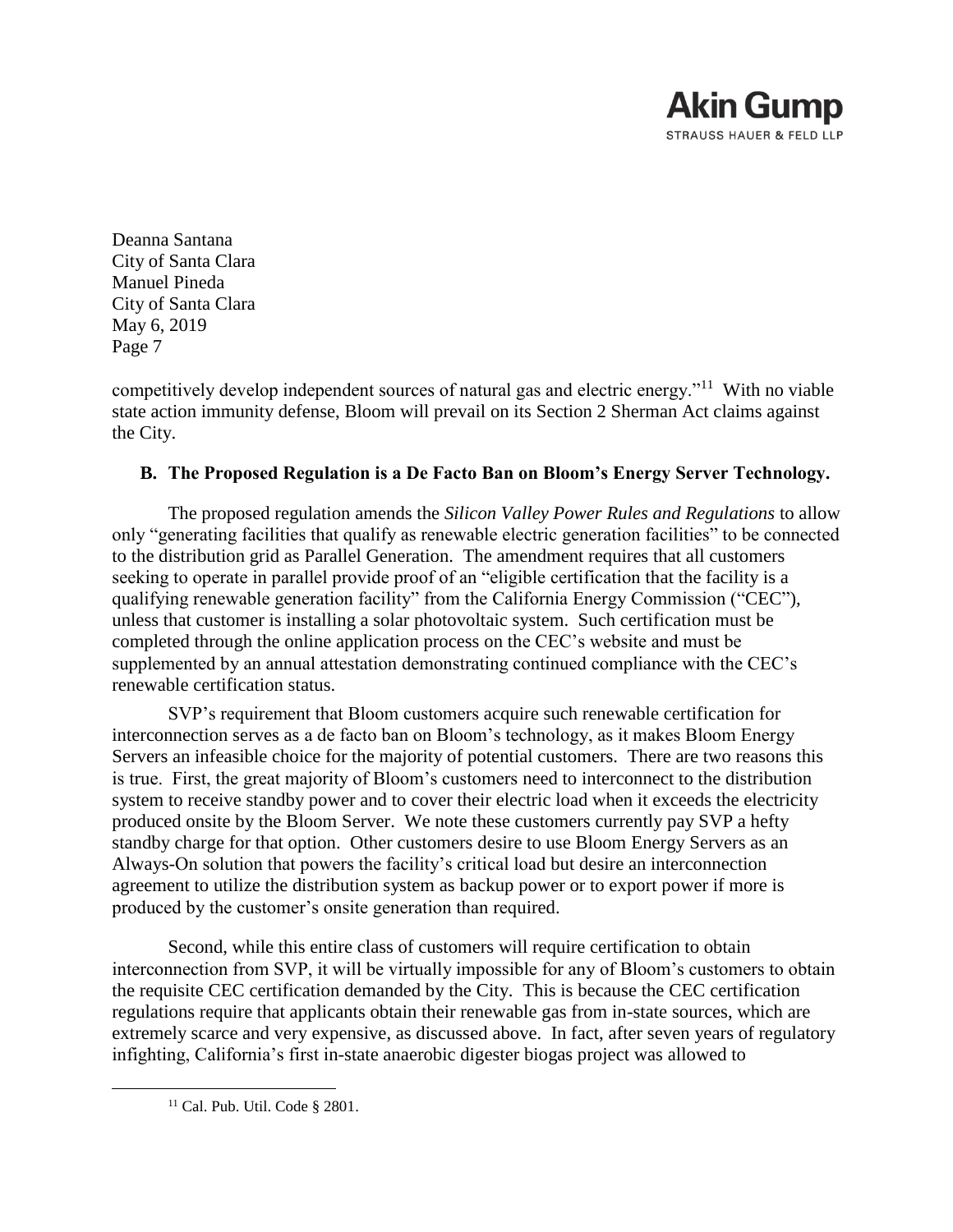

 $\overline{a}$ 

interconnect with an in-state gas transmission pipeline in October of 2018.<sup>12</sup> While more in-state biogas projects are under development, including some with Bloom's help, virtually all the renewable natural gas used by California utilities and transportation fuel providers to meet their greenhouse gas reduction obligations currently comes from out-of-state sources. Santa Clara is aware of this fact and designed its regulation in a poorly conceived attempt to mask its real objective—to stop Bloom from adding additional customers in the SVP service territory.

 Fortunately, courts are "not fooled" by legislative attempts to hide "outright bans" and have also "invalidated those measures."<sup>13</sup> Accordingly, Santa Clara faces legal risk if this de facto ban is adopted.

## **C. The City Lacks Authority under the California Constitution to Enact the Proposed Regulation.**

The proposed regulation also exceeds SVP's authority as a municipal utility. It is axiomatic that charter cities do not have the right to exclude other entities from selling or producing electricity in city boundaries.<sup>14</sup> "Nothing in [the California Constitution]conveys an intention to grant a municipal corporation a right to sell all power consumed within its borders."<sup>15</sup> Furthermore, it is the policy of the state of California to encourage distributed generation, including natural-gas fueled options such as combined heat and power and fuel

<sup>12</sup> *See* <https://www.waste360.com/fuel/waste-company-first-inject-biogas-california-pipeline>.

<sup>13</sup> *Schuette v. Coal. to Defend Affirmative Action, Integration & Immigrant Rights & Fight for Equal. By Any Means Necessary (BAMN)*, 572 U.S. 291, 338 (2014) (discussing the attempts to enact and subsequent striking down of poll taxes); *see also Blue Circle Cement, Inc. v. Bd. of Cty. Comm'rs of Cty. of Rogers*, 27 F.3d 1499, 1508 (10th Cir. 1994) ("[O]rdinances that amount to an explicit or de facto total ban of an activity that is otherwise encouraged by RCRA will ordinarily be preempted by RCRA."); *Ogden Envtl. Servs. v. City of San Diego*, 687 F. Supp. 1436, 1446–47 (S.D. Cal. 1988) (a standardless permit scheme amounted to a de facto ban).

<sup>14</sup> *City of Los Angeles v. Tesoro Refining & Marketing Co.*, 188 Cal. App. 4th 840, 847 (Sep. 22, 2010). <sup>15</sup> *Id*.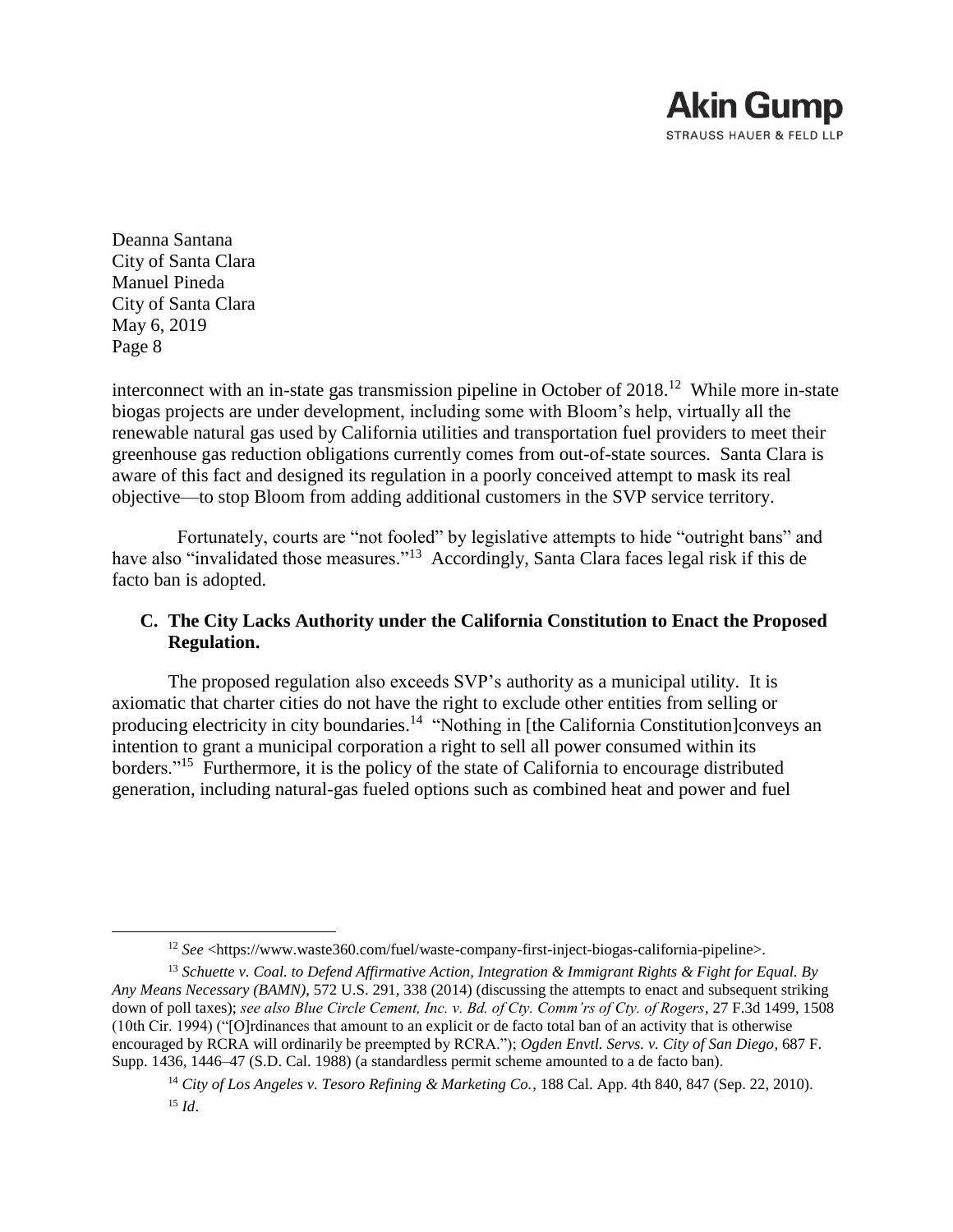Deanna Santana City of Santa Clara Manuel Pineda City of Santa Clara May 6, 2019 Page 9

cells.<sup>16</sup> Where there is a doubt as to whether a policy is a municipal affair or matter of broader state concern, the issue "must be resolved in favor of the legislative authority of the state."<sup>17</sup>

Santa Clara does not operate under the all the same regulatory constraints as a PUCregulated public utility, but it is still bound by a common law duty to serve its customers.<sup>18</sup> In denying interconnection to customers that chose to self-supply electricity from legal, fossilfueled options, Santa Clara is abandoning this fundamental obligation, even as it seeks to unlawfully claim the right to control all sales and production of electricity inside its borders.

## **D. The City Lacks Authority to Enact the Proposed Legislation because it is Acting**  *Ultra Vires* **under SB 100 and State RPS Laws.**

SVP's attempt to control who may produce power within its boundaries is also *ultra vires* under the California Public Utilities Code, which enumerates the powers afforded to municipal utilities, which include "the power to complete, reconstruct, extend, change, enlarge, and repair a public utility acquired, constructed, owned, or operated by a municipality."<sup>19</sup> The Code does not grant the City the authority to dictate what sorts of generation residents and businesses may use to supply their own power.

 $\overline{a}$ <sup>16</sup> *See* Cal. Pub. Util. Code § 8360(c) ("It is the policy of the state to modernize the state's electrical transmission and distribution system to maintain safe, reliable, efficient, and secure electrical service, with infrastructure that can meet future growth in demand and achieve all of the following, which together characterize a smart grid: (c) Deployment and integration of cost-effective **distributed** resources and **generation**, including renewable resources.") (emphasis added); *see also* Cal. Pub. Util. Code § 8368-69 (Section 8360 *et. seq.* applies to local publicly owned electric utilities with more than 100,000 service connections, but the legislature may also subject those utilities with fewer than 100,000 connections to similar requirements.); *see also* SB 1339 (Chapter 566, Statutes of 2018) ("The Legislature finds and declares all of the following: (a) Many electricity customers are seeing the potential benefits of investing in their own distributed energy resources as part of microgrids, both to ensure their own level of reliability and to better manage their own usage. (b) Allowing the electricity customer to manage itself according to its needs, and then to act as an aggregated single entity to the distribution system operator, allows for a number of innovations and custom operations.").

<sup>17</sup> *Id*. at 848.

<sup>&</sup>lt;sup>18</sup> See generally, 12 McQuillin Mun. Corp. § 35:52 (3d ed.); 64 Am. Jur. 2d Public Utilities § 33.

<sup>19</sup> Cal. Pub. Util. Code § 10003.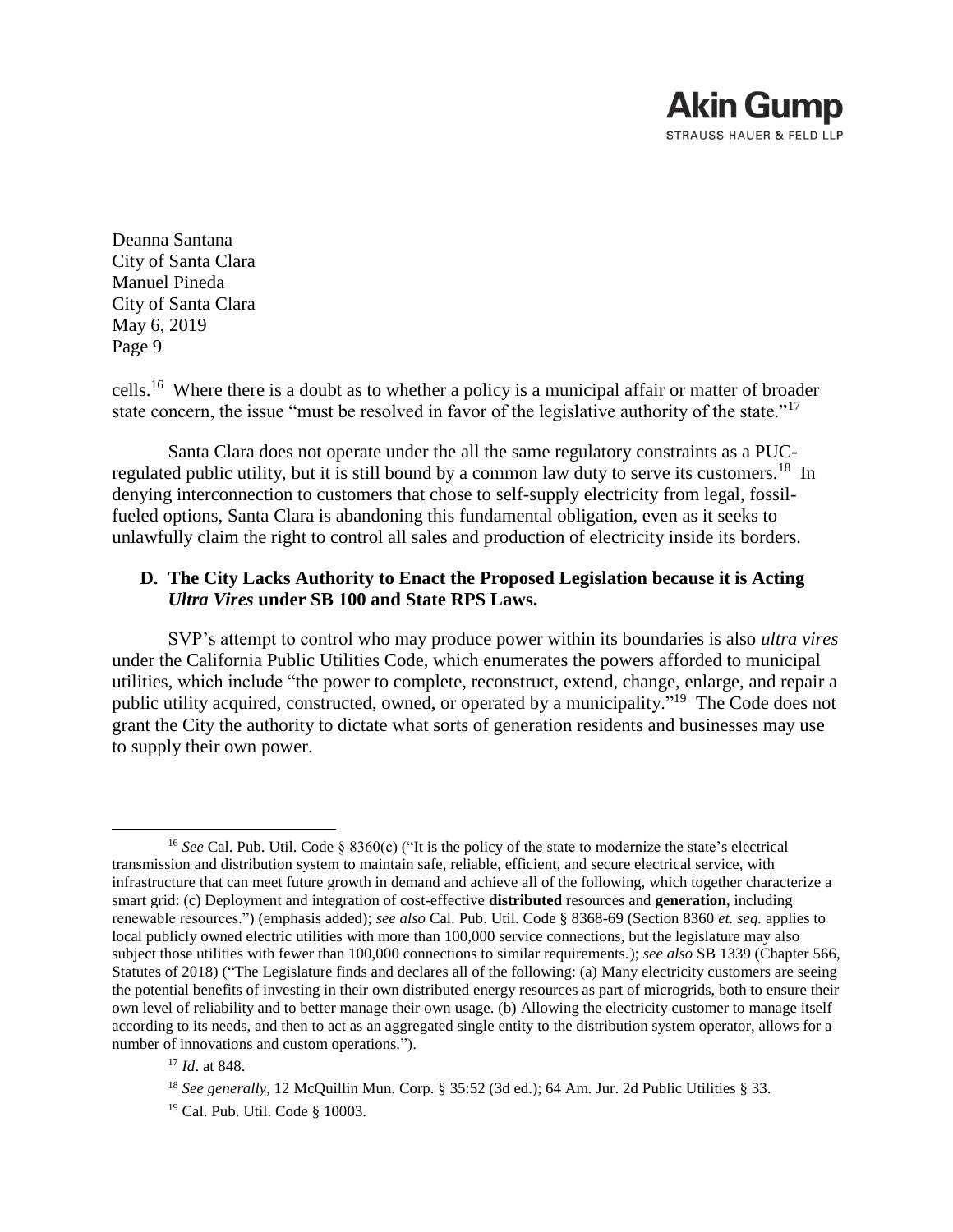Deanna Santana City of Santa Clara Manuel Pineda City of Santa Clara May 6, 2019 Page 10

 $\overline{a}$ 

Nor can the City cite SB 100 (Chapter 312, Statutes of 2018) as authority to enact a de facto ban on virtually all behind the meter generation except photovoltaic panels. While SB 100 requires SVP to reduce greenhouse gas emissions associated with electricity generation by increasing the amount of electricity they *procure* from renewable sources, it does not delegate to local publically owned utilities ("POU") the authority to regulate greenhouse gas emissions of behind-the-meter, on-site electricity generation. Moreover, because SVP is not purchasing or procuring electricity from Bloom Energy Server customers, it has no contractual standing or state authority to insist that these resources attain certification from the CEC prior to interconnection. Furthermore, nothing in SB 100 or other bodies of state law mandating greenhouse gas reductions by local utilities permits compliance with state Renewable Portfolio Standards program ("RPS") targets by claiming credit for greenhouse gas emissions that are hypothetically averted by restricting the use of fuel cells or other distributed generation technologies by its customers on private property. Therefore, the City cannot justify adoption of the proposed regulation as being authorized or compelled by SB 100 or any other provision of the state's RPS program and is acting ultra vires.<sup>20</sup>

### **E. State Law Preempts the Proposed Regulation.**

The City's proposed action exceeds the City's authority by attempting to regulate in an area dominated by California state law and delegated expressly to statewide agencies. While the City states that the purpose of the regulation is to "fully align" future self-generation with SB 100 (Chapter 312, Statutes of 2018), and other laws pertaining to greenhouse gas reductions by municipal utilities, those laws do not expressly or implicitly grant cities authority to regulate greenhouse gas emissions on private property. Instead, the California Legislature has commanded cities operating municipal utilities to reduce greenhouse gas emissions from electrical generation by increasing the amount of retail power procured from renewable sources by increasing the use of distributed generation and micro grids.

A court will find that local legislation is preempted where it enters an area that is "'fully occupied' by general law when the Legislature has expressly manifested its intent to 'fully

<sup>20</sup> *Bragg v. City of Auburn*, 253 Cal. App. 2d 50, 54 (1967) (striking down a municipal ordinance because it was outside the scope of delegated state statutory authority); *Summit Media LLC v. City of Los Angeles*, 211 Cal. App. 4th 921, 933 (2012) (striking down a city's settlement agreement that was "ultra vires or otherwise exceeded the scope of the city's authority").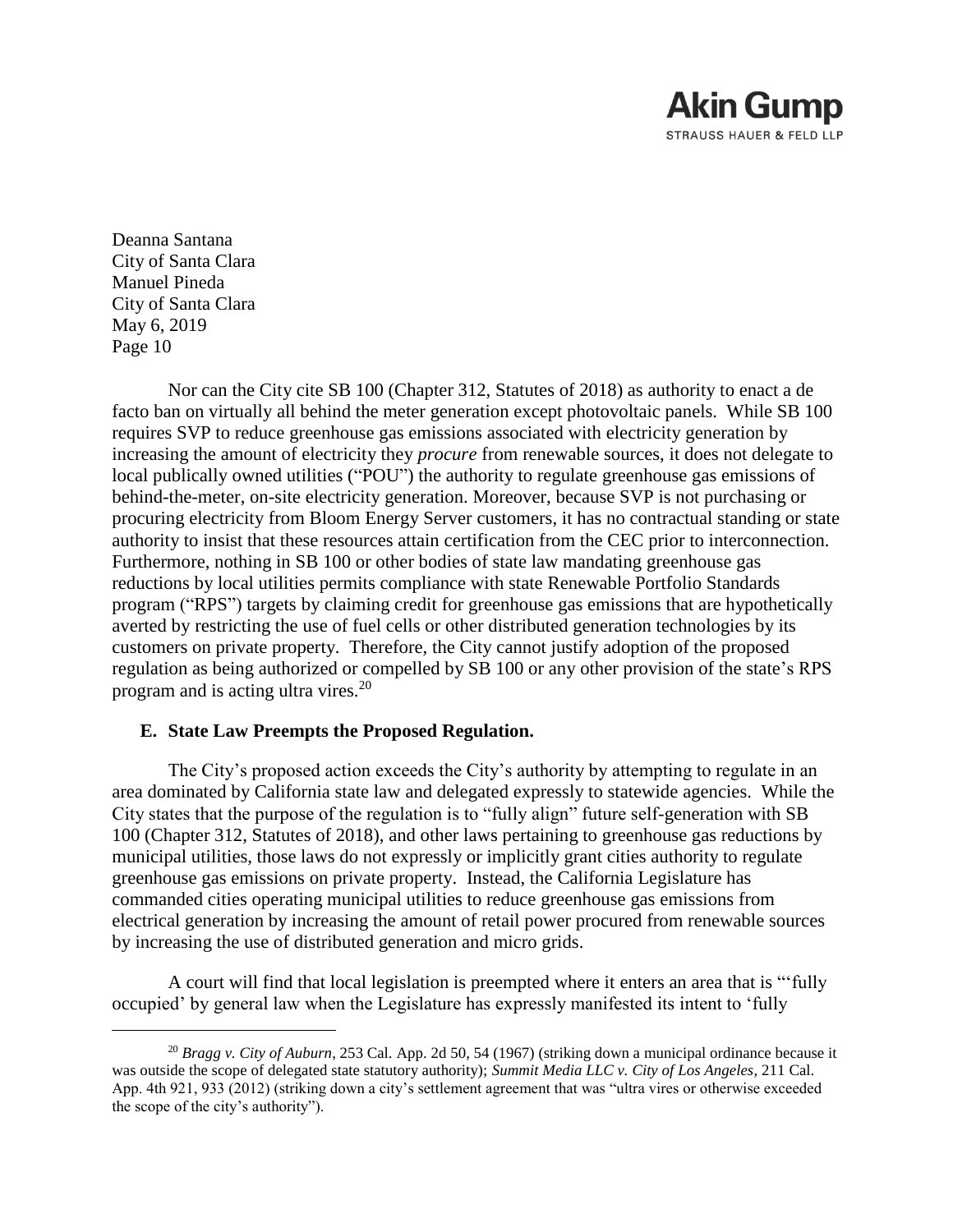

 $\overline{a}$ 

occupy' the area, or when it has impliedly done so in light of one of the following indicia of intent: '(1) the subject matter has been so fully and completely covered by general law as to clearly indicate that it has become exclusively a matter of state concern; or (2) the subject matter has been partially covered by general law couched in such terms as to indicate clearly that a paramount state concern will not tolerate further or additional local action.'"<sup>21</sup>

It is abundantly clear that the California Legislature has fully or extensively occupied the area of greenhouse gas reduction by private businesses through its adoption of extensive laws and regulations touching every aspect of our economy. The California Legislature expressly delegated to the Air Resources Board ("ARB")—and not to local governments—the authority to regulate greenhouse gas emissions from private industry.<sup>22</sup> This statewide authority extends to designing measures to "meet the statewide emissions limits for greenhouse gases, including those pertaining to "energy related matters," such as "electrical generation and the provision of reliable and affordable electrical service."<sup>23</sup> Moreover, the Legislature requires ARB to coordinate its greenhouse gas emissions reduction activities with other statewide agencies to ensure that its reduction activities are "nonduplicative" and "can be implemented in an efficient and cost-effective manner."<sup>24</sup>

<sup>21</sup> *City of Riverside v. Inland Empire Patients Health & Wellness Ctr., Inc.*, (2013) 56 Cal. 4th 729, 743, citing *Sherwin-Williams Co. v. City of L.A.*, (1993) 4 Cal. 4th 893, 898.

<sup>22</sup> *See* AB 32 Part 1, Ch. 4, Sec. 38510 ("The State Air Resources Board is the state agency charged with monitoring and regulating sources of emissions of greenhouse gases that cause global warming in order to reduce emissions of greenhouse gases.").

<sup>23</sup> AB 32, Part 1, Ch. 2, Sec. 38501(h). *See also id.* at Part 4, Sec. 38561(a) ("On or before January 1, 2009, the state board shall prepare and approve a scoping plan, as that term is understood by the state board, for achieving the maximum technologically feasible and cost-effective reductions in greenhouse gas emissions from sources or categories of sources of greenhouse gases by 2020 under this division. The state board shall consult with all state agencies with jurisdiction over sources of greenhouse gases, including the Public Utilities Commission and the State Energy Resources Conservation and Development Commission, on all elements of its plan that pertain to energy related matters including, but not limited to, electrical generation, load based-standards or requirements, the provision of reliable and affordable electrical service, petroleum refining, and statewide fuel supplies to ensure the greenhouse gas emissions reduction activities to be adopted and implemented by the state board are complementary, nonduplicative, and can be implemented in an efficient and cost-effective manner.").

<sup>24</sup> *Id.* at Part 4, Sec. 38561(a).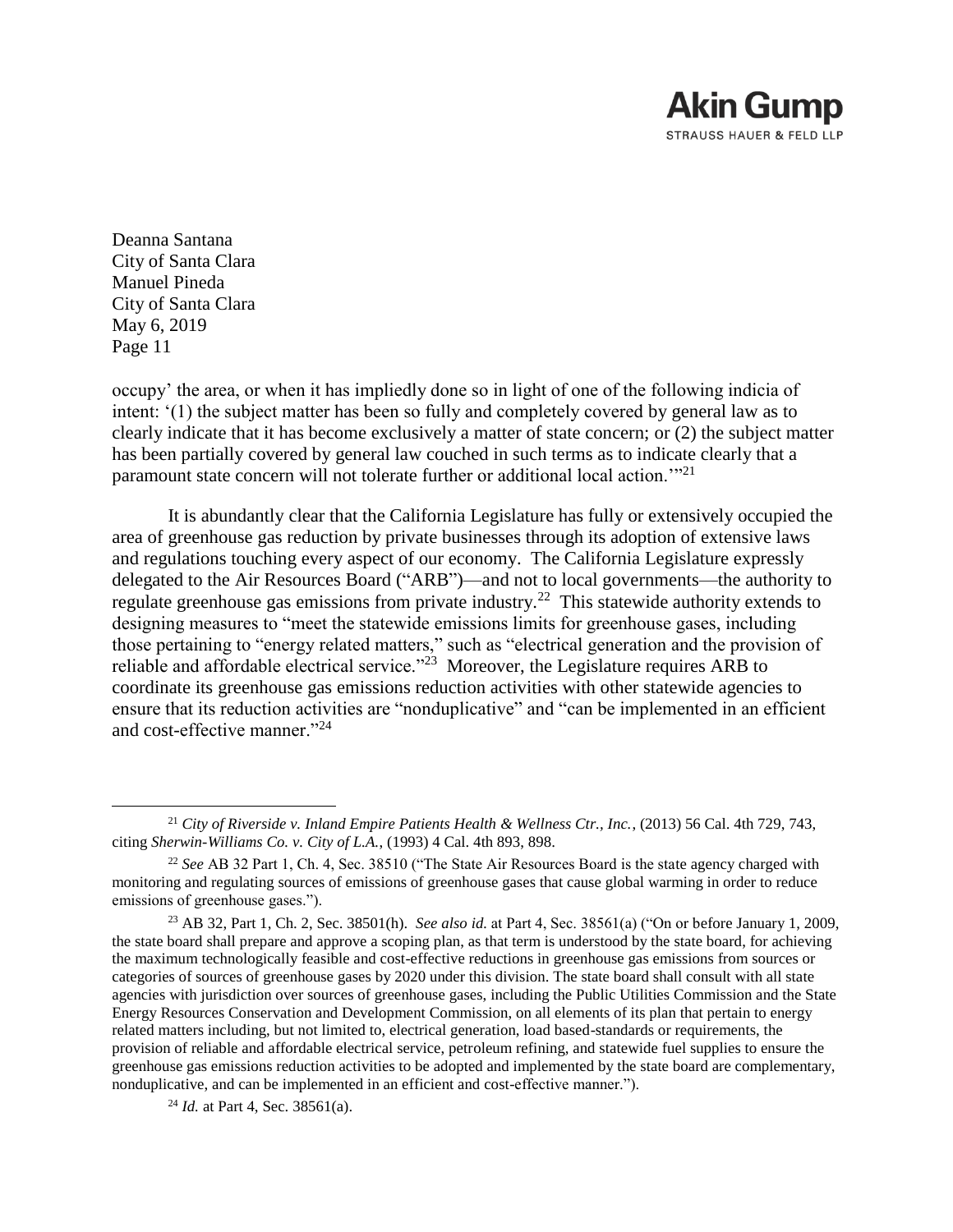Deanna Santana City of Santa Clara Manuel Pineda City of Santa Clara May 6, 2019 Page 12

Although the Legislature intended for local government entities to be involved in helping achieve state targets for reducing greenhouse gas emissions, this coordination is largely limited to developing zoning plans to meet ARB's emissions reductions targets. In addition, and contrary to the City's position, the renewable energy goals set forth in the state's RPS Program and implemented in the California Public Utilities Code do not authorize localities to refuse the self-generation of energy on private property in order to achieve compliance. Instead, the RPS Program requires retail energy sellers and local publicly owned electric utilities to procure a minimum quantity of electricity products from eligible renewable energy resources to achieve a certain percentage of retail sales. This legislative mandate does not require—and does not permit—localities to restrict self-generation of energy on purely private property. Therefore, state law preempts Santa Clara's proposed regulation.

# **F. The Proposed Regulation is Contrary to Long-Established California Policy and Law.**

The City's proposed de facto ban on on-site generation that is not photovoltaic is also contrary to the policy of the State of California. It has been the policy of the state of California for more than forty years to "to encourage" private electricity generation.<sup>25</sup> Private, distributed generation includes natural gas-fired generation, such as combined heat and power and natural gas fuel cells. In fact, the California Public Utilities Commission has expressly found that these gas-fired options may reduce greenhouse gas emissions and has encouraged the public utilities under its jurisdiction to include these options in their Distribution Resources Plans.<sup>26</sup>

More recently, the Legislature enacted a law authored by Sen. Henry Stern (Chapter 566, Statutes of 2018) that requires SVP and other municipal utilities to develop and make available a standardized process for the interconnection of distributed energy resources that meets emissions standards adopted by the ARB's distributed generation certification program.<sup>27</sup> As noted above, Bloom Energy Servers are certified by the ARB pursuant to this program and thus are covered under the mandate of the law. Accordingly, enacting this de facto ban on Bloom Energy Servers

<sup>25</sup> Cal. Pub. Util. Code. § 2801.

<sup>26</sup> *See* Guidance for Public Utilities Code Section 769, CPUC No. R.14-08-013 (Aug. 14, 2014).

<sup>27</sup> *See* Cal. Pub. Util. Code § 8370.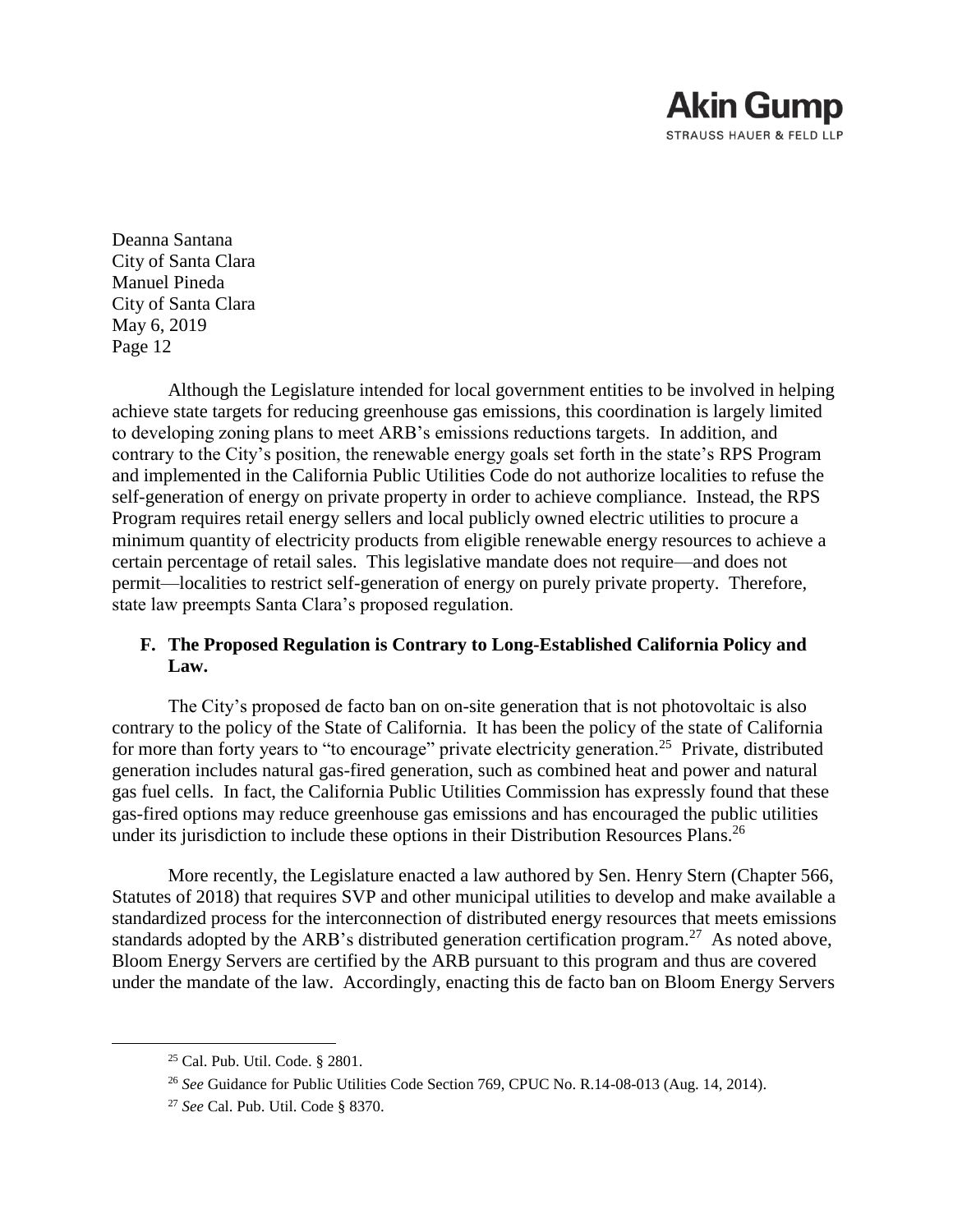Deanna Santana City of Santa Clara Manuel Pineda City of Santa Clara May 6, 2019 Page 13

 $\overline{a}$ 

appears to contravene state law by creating additional barriers to interconnection for distributed generation.

## **G. The Proposed Regulation is Void for Vagueness.**

The City's proposed amendment also misapplies the CEC renewable certification process by forcing a non-binary certification process into a binary interconnection framework. The CEC's eligibility rules allow for RPS certification of a portion of a facility when that generator uses multiple energy inputs, some of which are eligible renewable energy resources and some of which are not.<sup>28</sup> However, although the CEC recognizes that "renewable" can be a matter of degrees, the City demands absolutes, because it assumes a generator is either connected in parallel or not connected at all.

As noted above, Bloom Energy Servers are not, as the City falsely claims, "0% renewable." They can operate on renewable biogas, playing a valuable role in the destruction of methane, a potent greenhouse gas. However, the current CEC rules require that, to qualify as renewable, a fuel cell must run on biogas procured within California. Bloom is at the forefront of efforts to clean up and collect bio methane, but today only a few of Bloom's California customers are able to run the Bloom Energy Server on biogas given its scarcity within the State.

Although some of Bloom's Energy Servers are eligible for partial RPS certification and will become increasingly so in the future as new sources of biogas become available, the proposed regulation treats an RPS certification as an all-or-nothing proposition. The proposed SVP regulation provides no guidance to customers who wish to own and operate generators that may be only be RPS certifiable in part (which include not only fuel cells, but also biodiesel, biomass, hydroelectric and solid waste conversion) as to whether they will be able to get back up power from SVP. This lack of guidance may in fact render the proposed amendment void for vagueness.<sup>29</sup>

Even if it does not, the resulting regulatory uncertainty, combined with the necessity of interconnection for most customers, functionally bans any technology that cannot be certified as

<sup>&</sup>lt;sup>28</sup> See California Energy Commission, Renewables Portfolio Standard Eligibility 9<sup>th</sup> ed. at 29-33 (2017).

<sup>29</sup> *Zubarau v. City of Palmdale*, 192 Cal. App. 4th 289, 308 (2011) (striking down an ordinance lacking compliance guidance as void for vagueness).